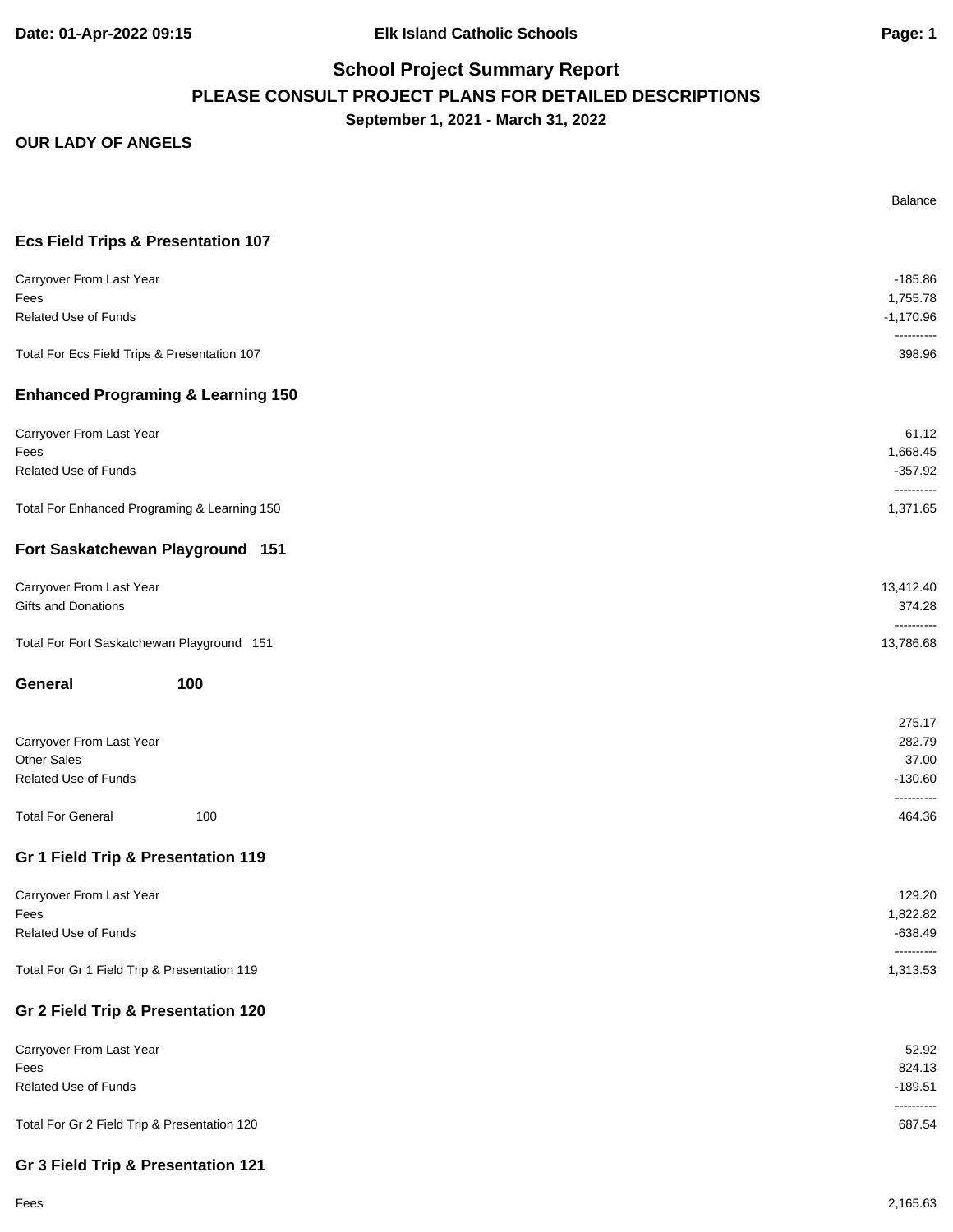# **School Project Summary Report PLEASE CONSULT PROJECT PLANS FOR DETAILED DESCRIPTIONS September 1, 2021 - March 31, 2022**

| Related Use of Funds                         |     | <b>Balance</b><br>$-1,347.17$<br>---------- |
|----------------------------------------------|-----|---------------------------------------------|
| Total For Gr 3 Field Trip & Presentation 121 |     | 818.46                                      |
| Gr 4 Field Trip & Presentation 122           |     |                                             |
| Carryover From Last Year                     |     | 13.49                                       |
| Fees                                         |     | 1,363.88                                    |
| <b>Related Use of Funds</b>                  |     | $-858.95$<br>----------                     |
| Total For Gr 4 Field Trip & Presentation 122 |     | 518.42                                      |
| <b>Kanga Pouches</b>                         | 101 |                                             |
| Carryover From Last Year                     |     | $-248.40$                                   |
| Fees                                         |     | 950.00                                      |
| Related Use of Funds                         |     | $-1,226.82$<br>----------                   |
| <b>Total For Kanga Pouches</b>               | 101 | $-525.22$                                   |
| Learning Common & Makerspace 116             |     |                                             |
| Carryover From Last Year                     |     | 532.38                                      |
| Other Sales                                  |     | 201.30                                      |
| Related Use of Funds                         |     | $-217.31$<br>----------                     |
| Total For Learning Common & Makerspace 116   |     | 516.37                                      |
| Library                                      | 127 |                                             |
| Carryover From Last Year                     |     | 205.17                                      |
| Fees                                         |     | 1,699.75                                    |
| Related Use of Funds                         |     | $-1,762.13$                                 |
| <b>Total For Library</b>                     | 127 | ----------<br>142.79                        |
| <b>Library Bags</b>                          | 102 |                                             |
| Carryover From Last Year                     |     | 139.07                                      |
| Fees                                         |     | 136.00                                      |
| Related Use of Funds                         |     | $-102.80$                                   |
| <b>Total For Library Bags</b>                | 102 | ----------<br>172.27                        |
| <b>Psc General</b>                           | 140 |                                             |
|                                              |     | $-519.63$                                   |
| Carryover From Last Year                     |     | 1,345.89                                    |
| Other Sales                                  |     | 979.21                                      |
| Related Use of Funds                         |     | $-1,653.95$<br>----------                   |
| <b>Total For Psc General</b>                 | 140 | 151.52                                      |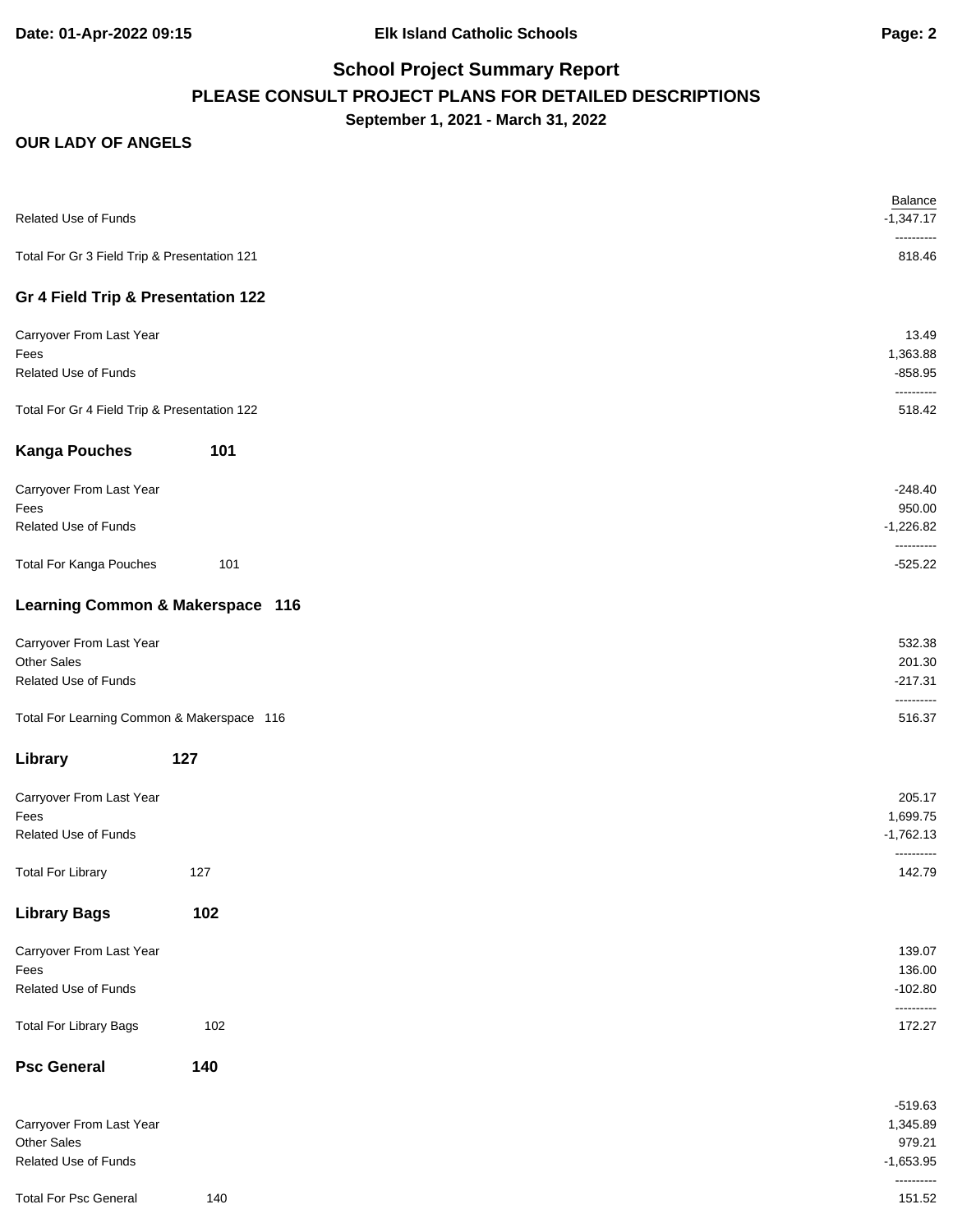**Date: 01-Apr-2022 09:15 Elk Island Catholic Schools Page: 3**

# **School Project Summary Report PLEASE CONSULT PROJECT PLANS FOR DETAILED DESCRIPTIONS September 1, 2021 - March 31, 2022**

|                                          |     | Balance              |
|------------------------------------------|-----|----------------------|
| <b>Psc Hot Lunch Program</b>             | 146 |                      |
|                                          |     |                      |
| Carryover From Last Year                 |     | 5,248.13             |
| Other Sales                              |     | 788.80<br>---------- |
| Total For Psc Hot Lunch Program          | 146 | 6,036.93             |
|                                          |     |                      |
| <b>Psc Milk Program</b>                  | 147 |                      |
| Carryover From Last Year                 |     | 2,403.72             |
| <b>Other Sales</b>                       |     | 418.95               |
|                                          |     | ----------           |
| Total For Psc Milk Program               | 147 | 2,822.67             |
|                                          |     |                      |
| <b>Recorders</b>                         | 123 |                      |
| Fees                                     |     | 267.50               |
| Related Use of Funds                     |     | $-276.40$            |
|                                          |     | ----------           |
| <b>Total For Recorders</b>               | 123 | $-8.90$              |
| <b>School Lunch Program</b>              | 130 |                      |
| Carryover From Last Year                 |     | 55.58                |
| <b>Other Sales</b>                       |     | 889.01               |
| Related Use of Funds                     |     | $-626.19$            |
|                                          |     | ----------           |
| Total For School Lunch Program           | 130 | 318.40               |
| <b>Social Justice Projects</b>           | 137 |                      |
| Carryover From Last Year                 |     |                      |
| Fundraising                              |     | 2,548.85<br>889.75   |
| Related Use of Funds                     |     | $-1,222.00$          |
|                                          |     | ----------           |
| <b>Total For Social Justice Projects</b> | 137 | 2,216.60             |
| <b>Student Agenda</b>                    | 103 |                      |
| Carryover From Last Year                 |     | 83.48                |
| Fees                                     |     | 8.00                 |
|                                          |     | .                    |
| <b>Total For Student Agenda</b>          | 103 | 91.48                |
| <b>Student Leadership</b>                | 199 |                      |
|                                          |     |                      |
| Carryover From Last Year                 |     | 294.99               |
|                                          |     | ----------           |
| <b>Total For Student Leadership</b>      | 199 | 294.99               |